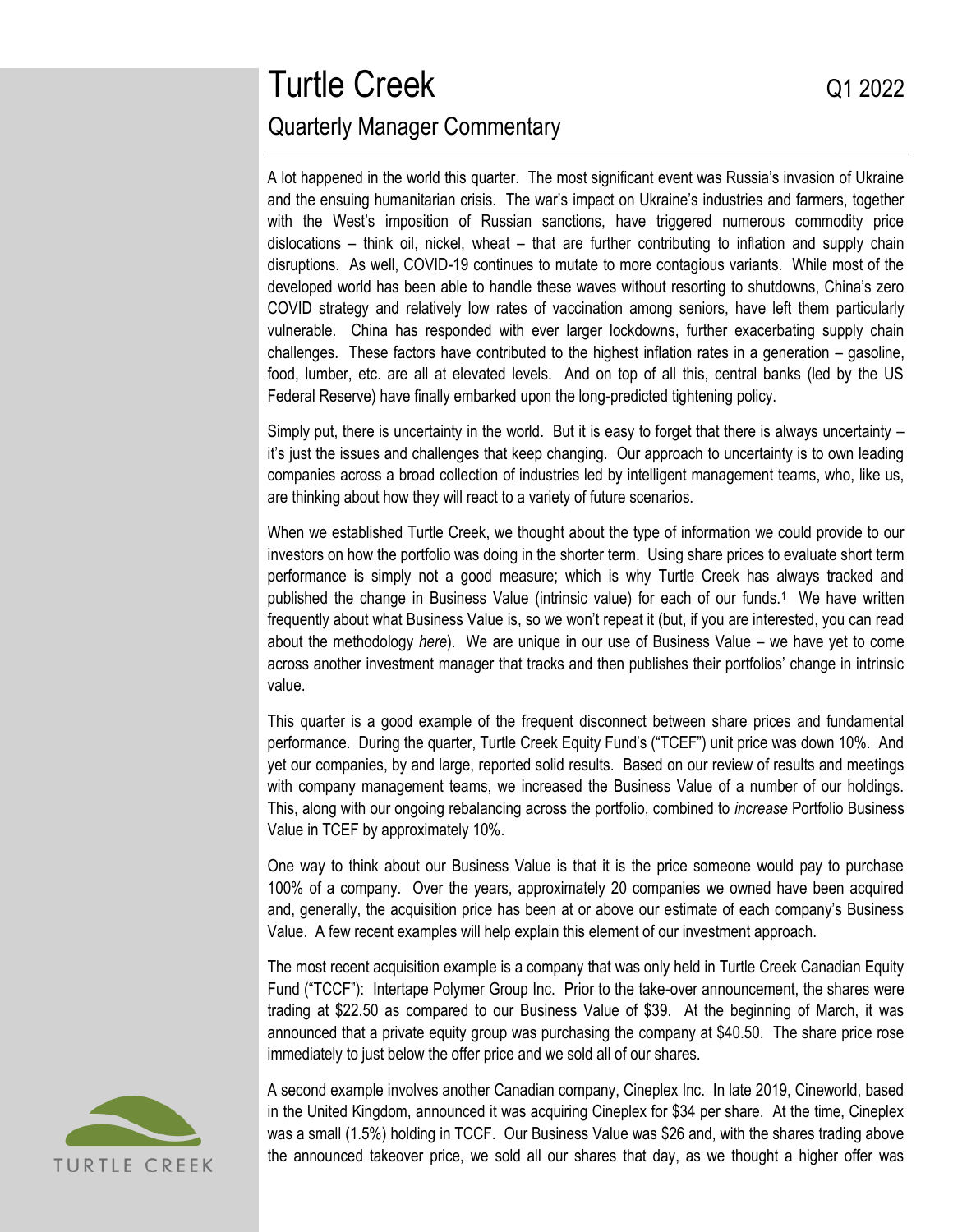# Turtle Creek Q1 2022 Quarterly Manager Commentary

unlikely. When the pandemic hit, Cineworld reneged on its offer and Cineplex remains a public company. Cineplex is suing Cineworld and the matter continues to wind its way through the courts (with Cineplex winning the first round).

Interestingly, just over a year before the announcement of the takeover, TCEF sold all its shares of Cineplex at \$34 per share in September 2018. It was a small holding at the time (less than 2%) and, as we added a new holding with a larger discount to Business Value, we removed Cineplex to maintain a fixed number of holdings. Over the prior couple of years, we had been reducing our estimate of Business Value, based on new information, from the \$40's down to the \$30's by the time we sold our position. This underscores a key point about our Business Values – they can be reduced as well as increased. We constantly strive to maintain a balanced forecast based on all available information and, while our forecasts generally increase over time, there are lots of examples, like Cineplex, where they go the other way.

The final example is Welbilt Inc., a company we had followed for years, but only added to our portfolio in mid-2020. As with many companies, its share price declined significantly in the March 2020 COVID Crash, falling by more than two-thirds. But whereas the share prices of many of the companies we owned quickly rebounded, Welbilt's share price was still at a low point months later. By July of 2020, the stock was relatively attractive, so we added it to both TCEF and Turtle Creek United States Equity Fund at around \$6.50 per share.<sup>i</sup> During the last quarter of 2020, the share price rose into the low teens, during which time we trimmed the position by half. In April of 2021, Welbilt announced it had agreed to sell to Middleby Corp. in an all-share transaction (interestingly, Middleby is one of our larger holdings). On May 28<sup>th</sup>, the Wall Street Journal reported that a private Italian company had approached Welbilt with an all-cash offer of \$23.00 per share. The market reacted quickly, spiking Welbilt's share price above \$24 on speculation the bid was credible and would spur Middleby to increase its takeover price. Given our Business Value was \$21.75, and the shares were trading more than 10% above our Business Value, we sold all of our shares the day of the article. Our judgement was that Middleby would have the discipline to avoid paying an excessive price for Welbilt, and we were correct in this assessment – they chose to collect their \$110 million 'break fee' and focus on other opportunities. The Italian company did raise their offer in July of 2021 to \$24.00 per share, but this was still below the price we realized the day of the initial announcement. And while the acquisition has yet to close, no one has come forward with a higher offer.

The Welbilt example illustrates a couple points:

Firstly, the market can be *incredibly inefficient* at times. Let's ignore the immediate impact of the COVID crash when the company traded as low as \$3.50 per share. Here's a company that throughout the middle of 2020 was trading in the mid single digits. At that time we managed to assemble a significant stake in the company at an average price of \$6.50. And then a mere six months later, the company was sold for nearly four times the price we paid. Of course, the Business Value of the company was unchanged in this short period. But the traded price was clearly disconnected from reality.



Secondly, smart companies don't have to engage when someone comes knocking. In June of 2020, with the shares trading at \$6, a private equity firm approached Welbilt with an offer to buy it for \$12 – \$13. The company concluded it was not worth considering this offer which would have had them initiate a sale process; and that instead the best course for their shareholders was to focus on their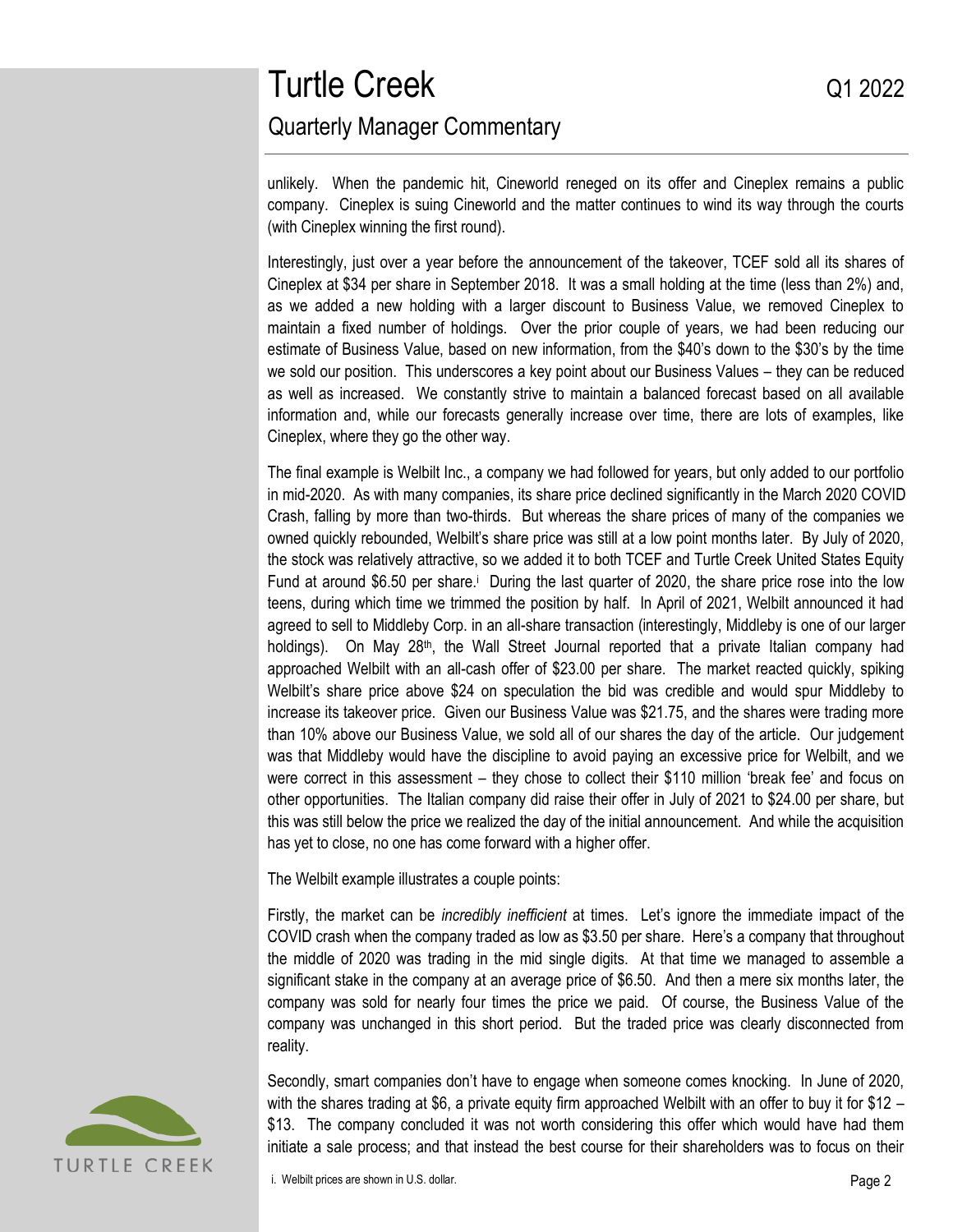long term strategy. But around the same time, Middleby approached Welbilt to discuss a possible allshare transaction. In this case, Welbilt agreed to enter into discussions, which resulted in the proposed all-stock, but unconsummated, acquisition by Middleby that was at our Business Value.

We never invest in a company with the hope that it will be acquired. Indeed, we generally don't expect our companies to be acquired as they tend to be the ones that do the acquiring. But in the instances where they have been bought, as in the three examples provided above, the takeover price has provided a strong validation of our Business Value work.

We mentioned earlier that *one* way to think about Business Value is the price to buy 100% of a company, but a *better* way to think about our Business Values is with the following analogy: that each company's share price is 'tethered' to its Business Value by a rubber band. The further away from Business Value the share price drifts (in either direction), the stronger the pull back toward Business Value. While the drifting apart can continue over long periods and the gap can sometimes become quite large, there are forces that inevitably come into play that help to narrow the gap. A sale process (such as described above) is one such force. Another force is share buybacks whereby a company purchases and cancels their shares at attractive prices. Today, 75% of our portfolio is comprised of companies that are actively buying back their shares. They have the balance sheet liquidity and inclination to be active. And this was based on their activity from a few months ago. With the market selloff and the share price declines of some of our holdings, we are pretty sure they have been even more active recently.

### **Quarterly Results**

*Unit price results:*

During the quarter, the net asset value of the Turtle Creek Equity Fund ("TCEF") declined 10.4%.<sup>2</sup> This was well behind the S&P/TSX Completion index which increased by 5.2% and also behind the S&P MidCap 400 index which declined 6.2% (in Canadian dollars).<sup>3</sup> We made one addition and one removal, to end the quarter with 30 holdings.<sup>4</sup> Approximately 68% of the portfolio was invested in U.S. companies with 32% in Canadian companies.

Turtle Creek United States Equity Fund ("TCUS") declined 10.8% during the quarter, compared with a 4.9% decline in the S&P MidCap 400 index (both in U.S. dollars).<sup>2,3</sup> We made no additions or removals to the portfolio to remain at 25 holdings.

Turtle Creek Canadian Equity Fund ("TCCF") declined 7.2% during the quarter, versus a 5.2% increase in the S&P/TSX Completion index.<sup>2,3</sup> We made no additions or removals to the portfolio to remain at 25 holdings.<sup>4</sup>

*Business Value results:*

While our unit prices were down in the quarter, our Business Value pulled the other way – up 10% for TCEF.

|  | TURTLE CREEK |  |
|--|--------------|--|

|                                    | ------- | . <u>.</u> | ------- |
|------------------------------------|---------|------------|---------|
| Quarterly change in Business Value | +10%    | $+11%$     | $+2%$   |

**TCEF TCUS (US\$) TCCF**